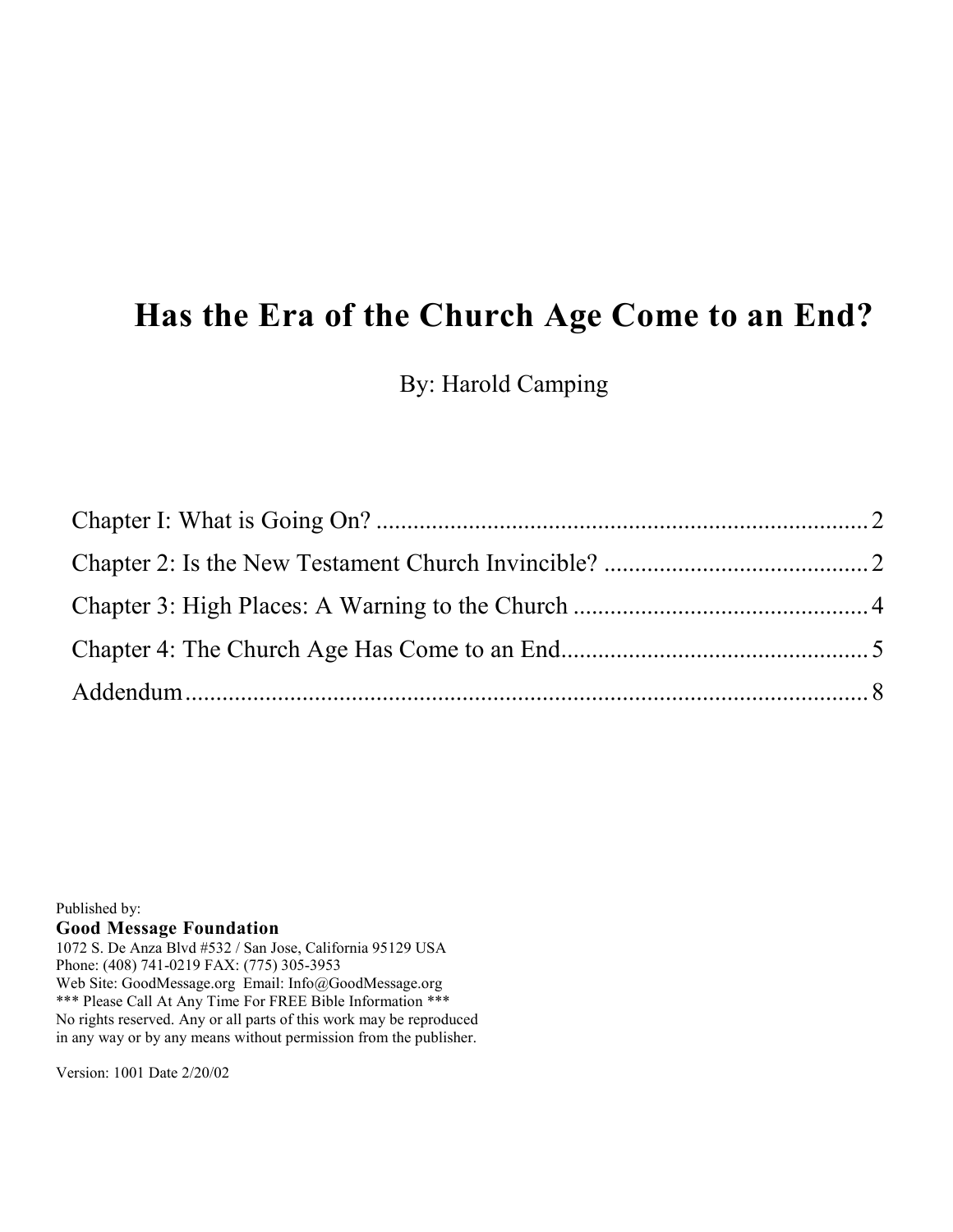## CHAPTER I: WHAT IS GOING ON?

What is going on? Certainly something strange is happening. On the one hand we see churches everywhere becoming more and more apostate. Yet on the other hand we see a ministry like Family Radio becoming more and more useful to the Lord in sending the true Gospel into the world.

Virtually everyone of us, as we look at the church we attend, and as we look at the other churches in our city, deplore what we are seeing. The worship service has become increasingly a time of entertainment. The preaching seldom, if ever, warns of the immanence of Judgment Day. Church after church feature signs and wonders. Little or no money is available for mission work because of increasing obligations to pay for newer and finer buildings, and greater and greater pastor's salaries.

Perhaps one of the most shocking experiences of the true believer within these churches is the rejection he will experience if he contends too strongly for greater purity in doctrine.

Indeed any spiritually minded believer must admit something drastic has happened and is happening in even the most conservative of the churches.

How can it be then that a ministry like Family Radio appears to be increasingly blessed as it is able to share the true Gospel with an increasingly large percentage of the world's population.

We do know that there are many prophecies in the Bible that indicate that as the history of the world draws to a close the congregations and denominations will be increasingly apostate. For example, Revelation 13 speaks of a time when Satan, called the beast that comes out of the sea, will rule in the churches through false Gospels. In this chapter these churches are called a false prophet that comes out of the earth. These churches have become These churches have become altogether apostate.

Fact is verse 7 ominously warns "And it was given unto him (the beast) to make war with the saints and overcome them". Likewise in 2 Thessalonians 2:1-10 God speaks of the man of sin who can only be Satan, taking his seat in the temple - that is he will rule in the churches that have become apostate.

In Daniel 8:10-14 God speaks of a time when the sanctuary and the host will be trodden underfoot for a period of 2300 days, the saints of the most high shall be given into his hand.

We all are familiar with the prophecy of Matthew 24:24 which teaches that false Christs and false prophets coming with signs and wonders will arise to deceive the very elect.

Indeed these are a sampling of many such prophecies in the Bible. We who love our church because it has been such a comfort to us in the past and even to some degree in the present are not a bit happy to contemplate all of these dire predictions. They shock us to the core of our being. As we look at the congregation we presently attend we would like to believe that these prophecies must be for another time. Surely the present situation cannot be as bad as these prophecies intimate.

However, if we are truly honest with ourselves, and with the Word of God, we know that something dreadful is happening in the churches and congregations of our day. No one can honestly say that all is well in today's congregations.

However, there appears to be a major contradiction between the Biblical contradiction between the Biblical prediction of the expectation of an increasingly dead church and the actuality of a robust healthy presentation of the Gospel by means of an organization like Family Radio.

How can we explain this anomaly that plainly is in evidence?

To make the question even more complicated we are aware that in these days the population of the world is mushrooming. The population statistics indicate that about 375,000 babies are born each day.

Even though approximately 145,000 people die each day, the world's population is still growing at the rate of about 230,000 individuals each and every 24 hour period.

This tremendous increase in population has resulted in a world today of more that six billion in population.

Must these six billion hear the Gospel call? Did not Jesus declare in Matthew 24:14 "the gospel of the kingdom shall be preached in all the world for a witness unto all nations; and then shall the end come."

True, for more than 1900 years God has used the churches and congregations as His means to accomplish this goal. In spite of the spiritual weaknesses and short comings of the church it has been the divine organism employed by God to represent and extend the kingdom of God on this earth. Indeed there are many glorious chapters in the history of the churches as they more or less were faithful to the great commission "Go ye into all the world with the Gospel."

But what of today. How can the churches in their spiritual decline minister the true Gospel. And even if all of the churches were vibrant with the true Gospel how can they physically minister to a world that each hour is 10,000 souls greater in population?

Indeed we must realistically admit the churches of today cannot by any means fulfill Christ's command to go into all the world with the Gospel. Fact is, if we honestly evaluate the totality of the mission

effort that is based on a true presentation of the whole counsel of God, we must admit the situation is hopeless.

But it is not hopeless. God, about 200 years ago, anticipating the present situation, began to make some drastic changes in the world.

After almost 1300 years of history, mankind has discovered, and begun to use, radio waves and all other electronics. Are people more intelligent today than they were a thousand or ten thousand years ago? We know that cannot be. Rather, it is obvious that God prevented these discoveries from happening until it was God's good pleasure to make them available to accomplish His purposes. And once He allowed mankind to discover electro magnetic waves etc., it seems that God is allowing mankind to understand and use more and more of these wonderful ingredients He has built into the creation of this world.

Thus we wonder: is there a correlation that exists between all of these major subjects we have been discussing? Let us review.

1. Tremendous apostasy in the congregations and denominations.

2. Exploding population.

3. Exploding electronic knowledge, resulting in enormous advances in mass communication.

4. Increasing blessing coming to a ministry such as Family Ra- dio as it ministers globally the true Gospel.

Fact is, the Bible does provide a marvelous synthesis of these things. Once we understand the Bible's teaching on these subjects, we should understand how harmonious all of these phenomena are.

#### CHAPTER 2:

## IS THE NEW TESTAMENT CHURCH INVINCIBLE?

In Matthew 16:18 God has given the wonderful promise. "I will build my church and the gates of Hell shall not prevail against it." In the minds of many people the church against which the gates of hell cannot prevail is the corporate external church known by such names as the First Methodist Church, Redeemer Lutheran Church, or Second Reformed Church.

It is true that these external corporate bodies (which include - all of the congregations and denominations that believe that the Bible is the Word of God) are holy organisms established more or less according to Biblical rules. For example in 1 Timothy 3 God has given very careful rules for the selection of elders and deacons. But these churches and denominations have no guarantee of length of time of existence. For example in Revelation 2 and Revelation 3 God speaks of seven churches that were in existence at the time the Bible was being finished. Yet a few hundred years later all of these churches had disappeared. Indeed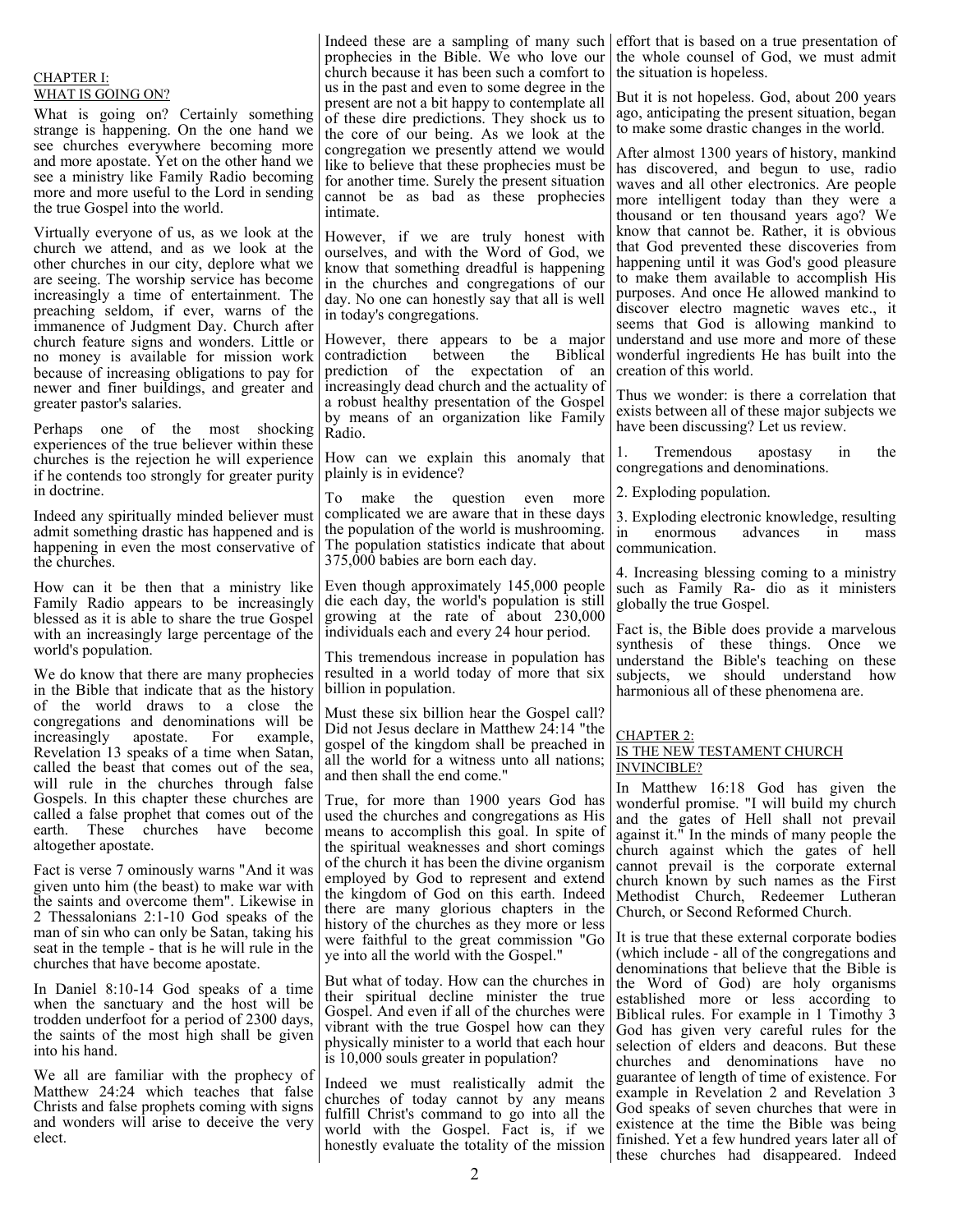afterwards for many hundreds of years there was no Christian witness of any kind in the cities wherein these churches had been located. Thus we can be certain that the church Christ has in view in Matthew 16 is not the corporate external church.

What church is it then that Jesus had in view when He said "the gates of Hell shall not prevail against it"? The solution is that there is an eternal church which is made up of all those individuals who personally have become saved. They were given eternal life because Jesus as their Savior had paid for each and everyone of their sins. Therefore, for evermore they had become safe and secure, Matthew 16 very definitely has this spiritual church in view. It can never come under the wrath of God which is the essence of Hell.

Therefore, we can know that the corporate external church known as congregations and denominations have no assurance that they are safe from the wrath of God. As a matter of fact God declared in 1 Peter 4:17 "judgment must begin at the house of God."

Since the true believers within congregation cannot come under God's wrath, this warning was particularly leveled against the corporate or external body. Even as the seven churches of Revelation 2 and 3 were judged and were completely removed, so any and every congregation can come under the judgment of God. Because there does not exist at any time in history a perfect church, it is a testimony to the patience and mercy of God that congregations and denominations continue to flourish throughout the New Testament era. In spite of their flaws and defects, God has used the churches during the last more than 1900 years to bring the Gospel to the world. These churches from many different denominations have been the vehicle, the instrument by which the Gospel of salvation has gone into virtually every country of the world. But a serious question must be raised. It is true that God brought the seven churches spoken of in the book of Revelation into judgment by removing them. But isn't it also true that throughout the New Testament era churches or denominations do disappear. But aren't they replaced by other churches and denominations that are more faithful. Worldwide hasn't there always been in existence a core group of faithful churches. For example, even today are there not a sprinkling of faithful churches that are at least as true to the Word of God as many churches were several hundred years ago?

This is true! But there is a larger plan of God that must be looked at.

This plan shows that a time will come when God will no longer use the churches and congregations to bring the Gospel to the world. They instead will come under the wrath of God.

To see this plan we must carefully examine Old Testament Israel. They, without any question, typify the New Testament church

God. (Gal. 6:16)

Old Testament Israel began with the patriarchs Abraham, Isaac and Jacob. It reached its highest glory during the reigns of David and Solomon.

It was a nation brought out of Egypt, into the land of Canaan under the leadership of first Moses and then Joshua. God bestowed His love upon this nation making it His people. Deuteronomy 7:6-8 beautifully records this fact.

For thou art an holy people unto the Lord thy God: the Lord thy God hath chosen thee to be a special people unto himself, above all people that are upon the face of the earth. The Lord did not set his love upon you, nor choose you, because ye were more in number than any people; for ye were the fewest of all people: But because the Lord loved you, and because he would keep the oath which he had sworn unto your fathers, hath the Lord brought you out with a mighty hand, and redeemed you out of the house of bondmen, from the hand of Pharaoh king of Egypt.

And so Israel continued for hundreds of years under the patient guidance of God. Again and again when they went astray God sent judges or prophets or priests or kings to bring them back to a more obedient faithfulness to God. One problem did persist and became a continuous problem. That was the problem of high places. High places were places outside of Jerusalem where false God's were worshiped. It was already a serious problem when Moses received the law at Mt. Sinai. The golden calf worship was similar to later high place worship. However, until the temple was constructed by Solomon the correct worship of Jehovah God was also observed at high places. But once the temple was built any worship at high places was always the worship of false gods. The division of the kingdom upon the death of Solomon in 931 B.C. stimulated the worship of false gods. The first king of the nation of Israel, which consisted of ten tribes of Israel, built worship centers in Dan and Bethel that featured the worship of calves. This sad condition never changed throughout the history of the ten tribes of Israel. In the nation of Judah, which consisted of the two tribes of Judah and Benjamin, the situation was somewhat better in that many of the kings who reigned were God fearing. Even so with the exception of two kings, Hezekiah and Josiah, to some degree high places were always in evidence in the land.

These high places were obviously an act of rebellion against the law of God. Yet for hundreds of years God tolerated them and especially blessed Judah in spite of them.

But they were not unnoticed by God. In Leviticus 26:27-31 God solemnly warned:

And if ye will not for all this hearken unto me, but walk contrary unto me; then I will

which the Bible speaks of as the Israel of walk contrary unto you also in fury; and I, even I, will chastise you seven times for your sins. And ye shall eat the flesh of your sons, and the flesh of your daughters shall ye eat. And I will destroy your high places, and cut down your images and cast your carcases upon the carcases of your idols, and my soul shall abhor you. And I will make your cities waste, and bring your sanctuaries unto desolation, and I will not smell the savour of your sweet odours.

> Note in this warning God is specifically talking about the high places. This warning was given before Israel entered the land of Canaan.

> But how and when would God destroy the high places. Remember in Leviticus 26 God had declared that He had chosen them to be a special people. He had set His love upon them. Surely God would be very gentle with Israel when and if He carried out His threat to remove the high places.

> But also remember, God had said I will make your cities waste and bring your sanctuaries unto desolation. Would God really do this. Yes He would. And He did do that.

> In the year 709 B.C. disaster struck the ten tribes of Israel. This nation that God loved was entirely destroyed by the Assyrians. Fact is, except for the city of Jerusalem at the same time the nation of Judah was also destroyed. Only because Hezekiah the king of Judah removed all of the high places was Jerusalem spared. How could God bring this horrible disaster on the people to whom He had pledged His love.

> But there was more. One hundred years later in the year 609 B.C. the nation of Judah was again struck with disaster. King Josiah, the most God fearing king who ever ruled over Judah was killed in battle when he was only thirty nine years of age.

> One hundred years earlier king Hezekiah had destroyed the high places and so Jerusalem was spared at the time the ten tribes were destroyed. But following Hezekiah his son and then his grandson reigned and during their reigns they rebuilt the high places. Thus Judah continued in its rebellion against God.

> And then Josiah became king. Truly He was a wonderful king. God declared concerning king Josiah in 2 Kings 23:25: "And like unto him was there no king before him, that turned to the Lord with all his heart, and with all his soul, and with all his might, according to all the law of Moses; neither after him arose there any like him."

> King Josiah's Godly acts were wonderful. The Bible records in 2 Kings 22, and 23 and in 2 Chronicles 34 and 35 all of the righteous acts of this great king. Included among his acts was the destruction of all of the high places.

> But it was too late. When God warned in Leviticus 26 He would destroy all of the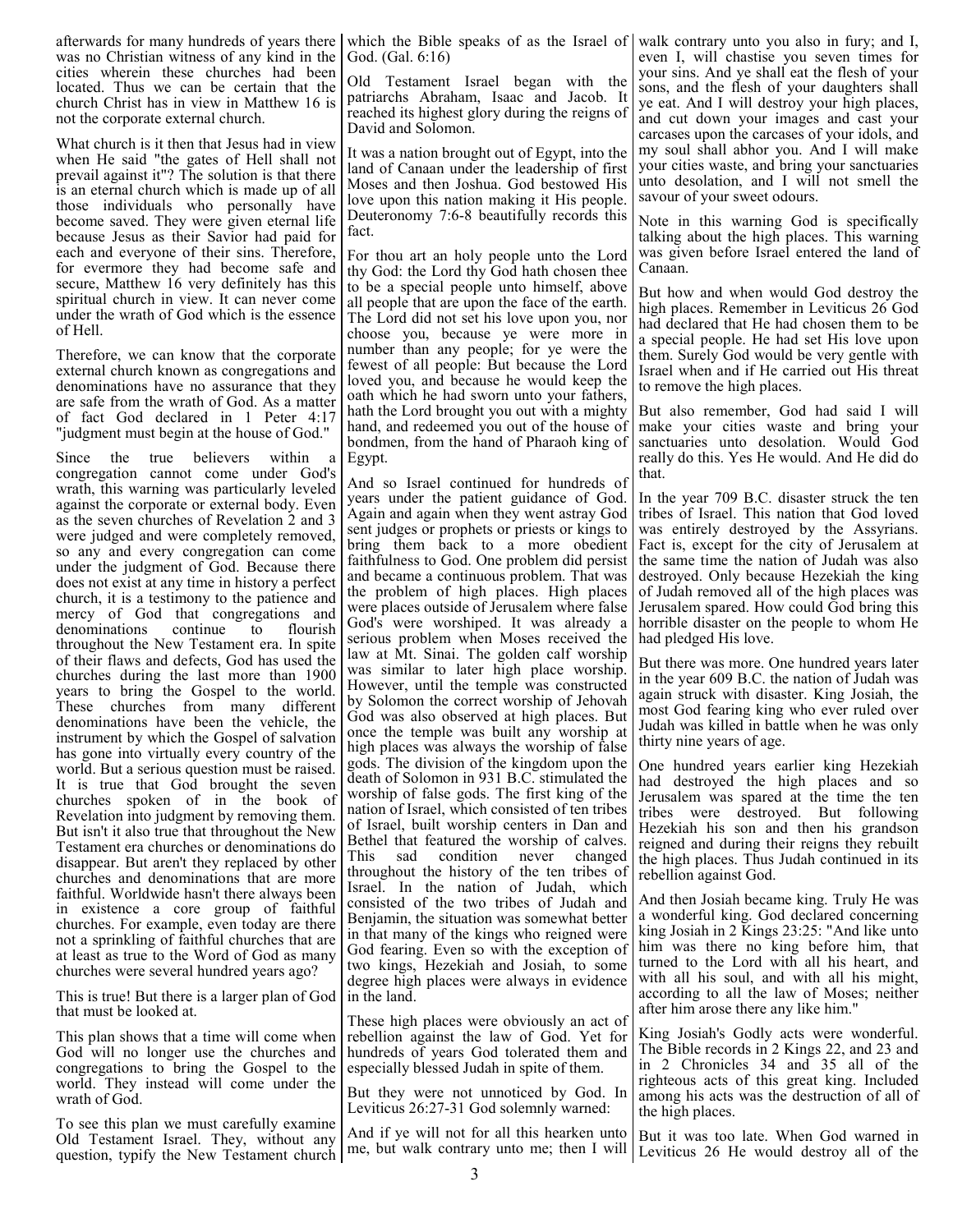high places He gave a time reference when 3. Ancient Israel that was loved by God and He would do this. He had said in Leviticus 26:33-34:

And I will scatter you among the heathen, and will draw out a sword after you: and your land shall be desolate, and your cities waste. Then shall the land enjoy her sabbaths, as long as it lieth desolate, and ye be in your enemies' land; even then shall the land rest, and enjoy her sabbaths.

God identifies the time when the land would enjoy its sabbaths as a time of 70 years. He states in 2 Chronicles 36:21, "the land had enjoyed her sabbaths for as long as she kept sabbath to fulfill threescore and ten years."

The Bible shows us that this 70 years began with the death of Josiah in 609 B.C. and ended with the conquering of Babylon by the Medes and the Persians in 539 B.C.

The fulfillment of this prophecy required the death of king Josiah because the year 609 B.C. was to be the beginning of the 70 years that had been prophesied. Indeed now God's wrath began to be poured out upon Judah. Although four more kings would reign they were all wicked. And during their reign first Egypt assailed them and then Babylon began to destroy them. Finally in the year 587 B.C. 23 years inclusive after King Josiah was killed in battle the end came.

And what an end. Jerusalem, the temple, the holy of holies were all destroyed. This terrible end came on the people whom God loved, who had been chosen as a special people. God had carried out His warning that He would destroy the high places. He did so first in 709 B.C. and then completed the task in 587 B.C. Truly God does not give empty or idle warnings.

But how does this relate to the Church and the New Testament era, the congregations and denominations by means of which God has sent the Gospel into all the world during the past more than 1900 years?

#### CHAPTER 3: HIGH PLACES: A WARNING TO THE CHURCH

What is the future of the churches and congregations that appear to be in great spiritual trouble and what does the Bible have to report concerning the world-wide sending forth of the true Gospel by ministries such as Family Radio.

When we began to consider the plight of the churches and congregations in our day at least four facts became abundantly evident.

1. The eternal church made up of all true believers will never be destroyed.

2. The corporate or external church as represented by the various denominations and congregations that have existed during the past more than 1900 years could be destroyed even as the seven churches of Revelation 2 and Revelation 3 were eventually destroyed.

protected by God for hundreds of years was finally destroyed. The nation of Israel in 709 B.C., the nation of Judah in 587 B.C.

4. An insistent cause for their destruction was their persistence in maintaining places of worship, called high places, where heathen gods were worshipped.

With this background in view we must ask the logical question - What does the destruction of ancient Israel in 709 B.C. and 587 B.C. have to do with us today. The answer must come to us loud and clear. What God did to ancient Israel has every thing to do with this matter. In Hebrews 13:8 the Bible declares "Jesus Christ the same yesterday and today and tomorrow." Jesus is Jehovah God of the Old Testament. As we view His treatment of ancient Israel we can know how He deals with the New Testament Israel, the churches and congregations that exist all over the world.

The logical conclusion then must be. Since the high places of Israel were a dominant cause for the destruction of ancient Israel, it appears that the churches of today are safe from God's judgment because we don't have high places where heathen gods are worshipped.

But is it true, that our churches are free of high places? The Bible shows us that the churches of today are not at all free of the high places. The Bible defines the nature of the New Testament high places in 2 Corinthians 10:4-6. There we read: for the weapons of our warfare are not carnal, but mighty through God to the pulling down of strongholds: casting down imaginations and every high thing that exalteth itself against the knowledge of God, and bringing into captivity every thought to the obedience of Christ and having in a readiness to revenge all disobedience when your obedience is fulfilled.

In this very revealing passage God has set forth His plans for the New Testament Church. And as we shall see they are parallel to His plan for ancient Israel. We can readily see this parallelism if we recognize the nature of the Old Testament high places. True worship faithfully identified with a careful following of the laws of God set forth in the Bible. But many in Israel had their own ideas concerning the nature of true worship.

Out of their own imaginations and rationalizations they designed places of worship to gods that they felt should be honoured as Jehovah God was honoured. So they designed and constructed their high places.

In the New testament era it was not fashionable to construct places of worship to false gods. But the New Testament individual has the same kind of thoughts and imaginations as the Old Testament believer. He, too, has opinions as to the proper worship of God that frequently includes

ideas from his own mind rather than from the Bible.

During the Old Testament days it took serious thought as to how to properly design and build a high place in order to make the overall worship scene more complete. In the New Testament serious men have carefully thought about teachings they felt were pleasing to God. They reasoned together in solemn meetings such as church councils, consistories and synods. After prayerful consideration they adopted doctrines which were not always true to the Bible. Some of the erroneous conclusions were even written into and became a part of very prestigious confessions. This was so even though they had arrived at conclusions that were not taught in the Bible. Such conclusions that there can be divorce for fornication, baptismal regeneration, our faith is an instrument that God uses to bring us to salvation, a future millennium, women can pastor a church, universal atonement, our acceptance of Christ as a requirement for salvation, are typical of many doctrines solemnly adopted by churches. But these are high places, in that they have come from the exalted minds of men instead of coming from God.

For over 1900 years God has overlooked these spiritual high places even as for many hundreds of years He overlooked the high places of Israel and Judah.

But remember God had warned ancient Israel that eventually He would destroy the high places. This destruction was completed when Judah began to go into bondage at the time their last good king, king Josiah, was killed in 609 B.C. The destruction was completed in 587 B.C. when Jerusalem and the temple were entirely destroyed, 23 years inclusively after 609 B.C.

Ominously, the passage in 2 Corinthians 10:4-6 which speaks of the New Testament high places also warns of a time when God will destroy the high places. Remember God said "for the weapons of our warfare are not carnal but mighty through God.... having in a readiness to revenge all disobedience when your obedience is fulfilled." In this very revealing passage God is declaring that punishment will come when the obedience of the churches will have been fulfilled. That is, their work of sending the Gospel into the world has been finished. This coincides with the warning of Revelation 11 that the time will come when the work of the church to bring the Gospel, as typified by the two witnesses, is finished. The two witnesses will be killed. Rev 11:9 declares "and when they shall have finished their testimony the beast that ascended out of the bottomless pit shall make war against them and shall overcome them and shall kill them."

Earlier in Revelation 11 God had explained in verse 4 that the two witnesses are the two olive trees and the two candlesticks standing before the God of the earth. Remember in Revelation 1:20 and Revelation 2:1 God had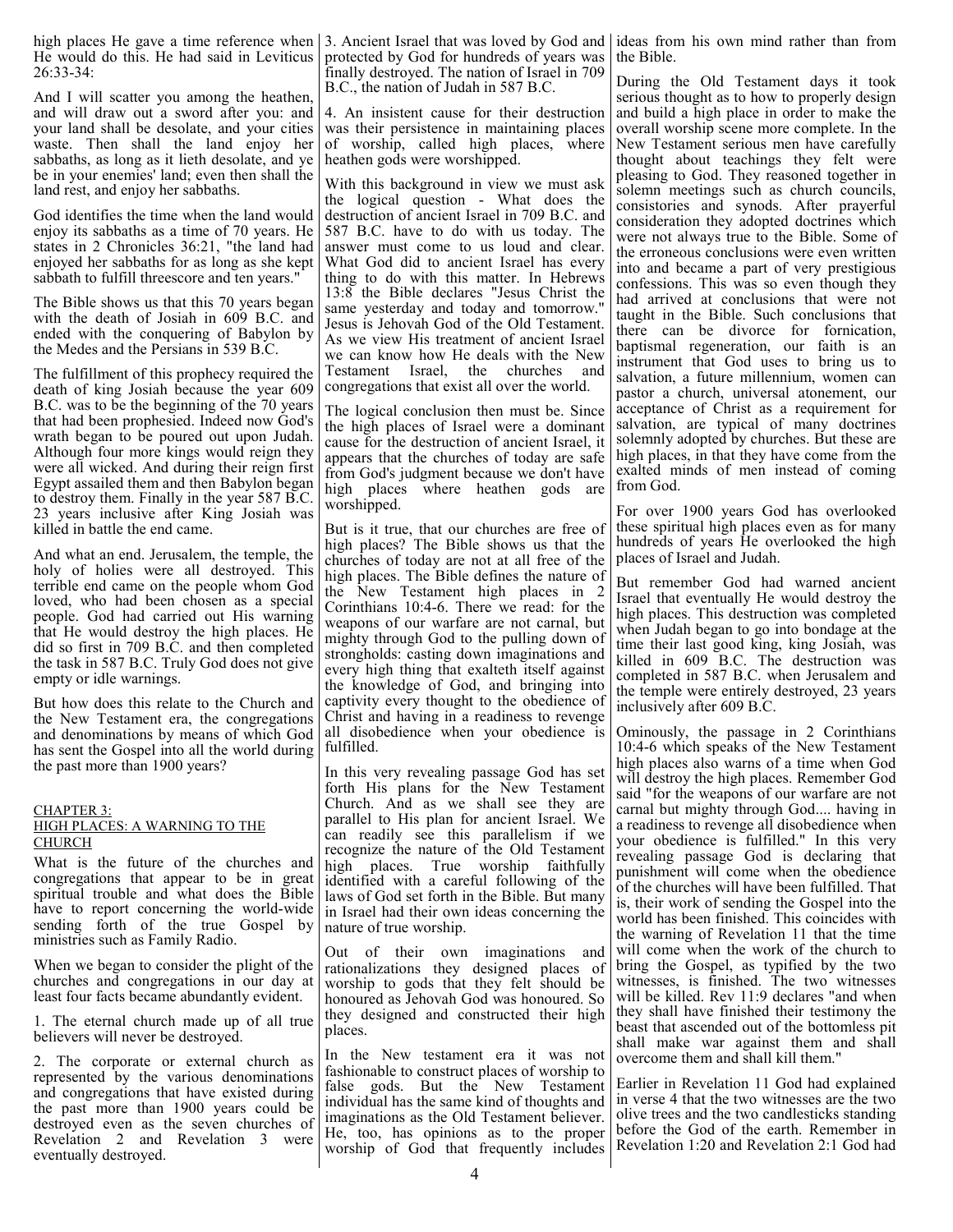indicated that each candlestick represents a described in the language of Revelation 13, church. Therefore, when the two witnesses are killed because their work had been finished it meant that the church is dead the candlestick no longer can give light. That is, God is no longer using the church to bring the Gospel.

Therefore we see clearly that God has predetermined a time during the New Testament era when punishment would come against high things and exalted reasonings of men. This punishment would take place when the obedience of the churches had been fulfilled. We have already seen that the obedience was fulfilled when the work of the two witnesses had been finished.

This identifies with the warning of 1 Peter 4:17, "For the time has come that judgment must begin at the house of God." The event of this judgment on the churches is a terrible blow to them. In a way it is as traumatic and awful as the destruction of ancient Judah by the Babylonians in 587 B.C. Therefore God speaks of this event as a time of great tribulation. In Matthew 24:21 the Bible declares there will be great tribulation such as this world has never known or ever shall know.

How terrible when God's blessings no<br>longer rest on the churches and longer rest on the churches congregations which only a few years earlier were still God's evangelists to the world.

But now we ask the big question. Has this great tribulation of Matthew 24:21 already begun? We also wonder; if a church removes its high places, can it avoid this judgment? Moreover, how does God bring judgment upon the churches?

## CHAPTER 4:

THE CHURCH AGE HAS COME TO AN END

The Bible discloses the fact that the last great spiritual event that will occur in this world is that there will be a period of great tribulation which will be immediately followed by the return of Christ and the end of the world. We read in Matt 24:21:

"For then shall be great tribulation, such as was not since the beginning of the world to this time, no, nor ever shall be."

And in Matt 24:29 God declares.

"Immediately after the tribulation of those days shall the sun be darkened, and the moon shall not give her light, and the stars shall fall from heaven, and the powers of the heavens shall be shaken."

This great tribulation period is divided into two periods of time as seen by the language of Matt 24:22:

"And except those days should be shortened, there should no flesh be saved: but for the elect's sake those days shall be shortened."

This great tribulation period is not only described in Matt 24 and Mark 13 but is also

Daniel 7, Daniel 8, and many other scriptures.

It is typified by the 70 year period beginning with the death of King Josiah in 609 B.C and ending with the conquering of Babylon by the Medes and Persians in 539 B.C.

It is a time when God brought judgment upon Judah because they had refused to remove the high places where heathen gods were worshiped. God had warned in Lev 26:30:

"And I will destroy your high places, and cut down your images, and cast your carcasses upon the carcasses of your idols, and my soul shall abhor you."

He reiterated this warning in Ezek 6: 3,4:

"And say, Ye mountains of Israel, hear the word of the Lord God; Thus saith the Lord God to the mountains and to the hills, to the rivers and to the valleys; Behold, I, even I, will bring a sword upon you, and I will destroy your high places. And your altars shall be desolate, and your images shall be broken: and I will cast down your slain men before your idols."

Even as the great tribulation of Matt 24:21 is divided into two periods, so, too, the 70 year tribulation period spoken of in Jeremiah 25, 2 Chronicles 28 and other Old Testament passages was divided into two periods. The first period began with the death of King Josiah in 609 B.C. and ended in 587 B.C. when Jerusalem and the temple were completely destroyed by the Babylonians. The second period were the years 587 B.C. to 539 B.C. when the remnant which had not been destroyed by Babylon lived in captivity in Babylon.

The character of the events occurring in the 70 year period from 609 B.C. to 539 B.C. was the total rule of Babylon over Israel. When the Israelites were taken captive into Babylon they had no temple, no holy city, and no priesthood. They were entirely separated from Jerusalem and all the sacred activity that had previously been actively taking place there.

Likewise the character of the great tribulation spoken of in Matt 24 is that Satan has occupied the churches and has become victorious over the saints. In Revelation 13:7 we read.:

"And it was given unto him to make war with the saints, and to overcome them: and power was given him over all kindreds, and tongues, and nations."

In Daniel 7:25 God prophesied:

"And he shall speak great words against the Most High, and shall wear out the saints of the Most High, and think to change times and laws: and they shall be given into his hand until a time and times and the dividing of time."

In Daniel 8:11,12 the Bible declares:

"Yea, he magnified himself even to the prince of the host, and by him the daily sacrifice was taken away, and the place of his sanctuary was cast down. And a host was given him against the daily sacrifice by reason of transgression, and it cast down the truth to the ground; and it practised, and prospered."

In Revelation 11 the Bible speaks of the two witnesses who represent the churches as they bring the Gospel to the world. In Revelation 11:7 we read:

"And when they shall have finished their testimony, the beast that ascendeth out of the bottomless pit shall make war against them, and shall overcome them, and kill them."

Even as God finally destroyed Judah and Jerusalem in 587 B.C. because it had not removed the high places, so, too, God indicates that the church, too, will be destroyed because it does not remove the high places. In 2 Corinthians 10:4-6 we read:

"for the weapons of our warfare are not carnal, but mighty through God to the pulling down of strongholds; casting down imaginations, and every high thing that exalteth itself against the knowledge of God, and bringing into captivity every thought to the obedience of Christ; and having in a readiness to revenge all disobedience, when your obedience is fulfilled."

The high places of the church are the doctrines held and taught by the church which are not true to the Bible. Some of these are imbedded in the Confessions but additional wrong doctrines are also taught. Divorce for fornication is an example of such a perversion of the law of God.

Even as Israel refused to permanently destroy its high places, so, too, the churches and denominations of our day refuse to remove from the Confessions and from their doctrinal teachings those doctrines which are not true to the Bible.

Thus both Revelation 11:7 and 2 Cor 10:4-6 teach that there comes a time when the work of the church is finished (Rev 11:2) its has been fulfilled (2 Cor 10:6), and then follows judgment upon the church. This is so even as God's judgment came upon Old Testament Israel and Judah.

It is true that during the 322 year duration of Judah from the death of Solomon in 931 B.C. until the death of Josiah in 609 B.C. God tolerated and over looked the high places.

Likewise throughout the New Testament era God has overlooked and tolerated the high places in the churches. Even though many churches and denominations insist that the Bible is the only infallible Word of God, they cling to a number of doctrines of men rather than submit entirely to the truth of the Bible.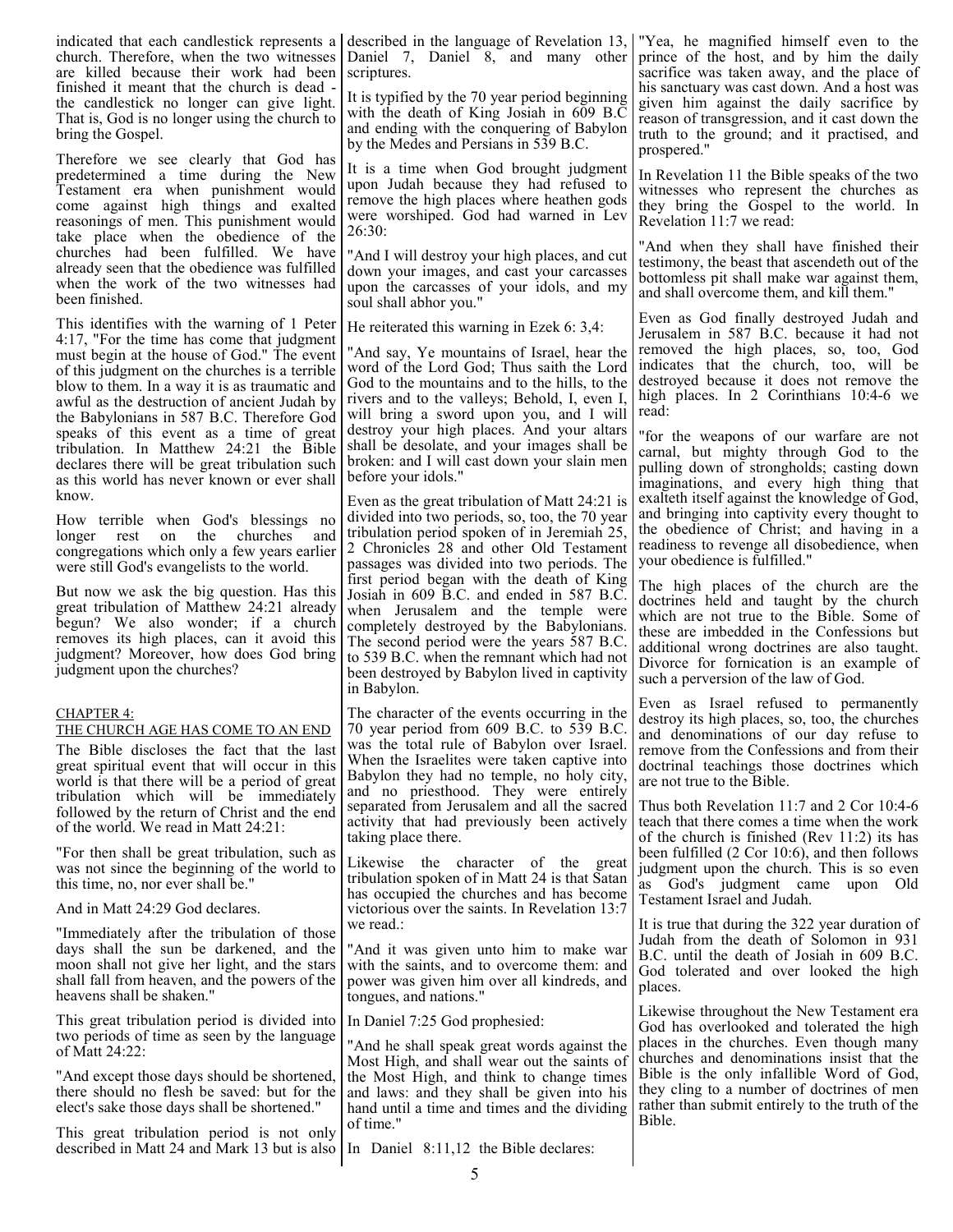Matt 24 was typified by the destruction of Jerusalem in the period 609 B.C. to 587 B.C.. Therefore, we can expect that even as Judah or Israel were destroyed because they would not remove the high places, so, too, the New Testament Israel as it is found in the churches throughout the world will also be destroyed during the great tribulation.

This destruction of the churches is made evident by the declaration of Revelation 11:7:

"And when they shall have finished their testimony, the beast that ascendeth out of the bottomless pit shall make war against them, and shall overcome them, and kill them."

It is seen in the language of 2 Corinthians 10:6:

"and having in a readiness to revenge all disobedience, when your obedience is fulfilled."

2 Thess 2:3,4 speaks of it in this way:

"Let no man deceive you by any means: for that day shall not come, except there come a falling away first, and that man of sin be revealed, the son of perdition; who opposeth and exalteth himself above all that is called God, or that is worshipped; so that he as God sitteth in the temple of God, showing himself that he is God."

In Matt 24:15,16 God gives the warning:

"When ye therefore shall see the abomination of desolation, spoken of by Daniel the prophet, stand in the holy place, (whoso readeth, let him understand,) then let them which be in Judea flee into the mountains" (flee to God Ps 12:1).

The very solemn question every believer must face is, Has the period of great tribulation in Matt 24:21 begun. If we believe we are living in that time of history is there clear evidence that this is so?

While a number of Scriptures detail the character of the great tribulation, there are two that are especially in evidence so that we need have no doubt that we have arrived to that final event.

In Matt 24:24 God declares the character of the great tribulation. There we read:

"For there shall arise false Christs, and false prophets, and shall show great signs and wonders; insomuch that, if it were possible, they shall deceive the very elect."

Never before in all of church history has there been such an interest in signs and wonders, miracles, such as we see today. All over the world there is an intense interest in this kind of activity. This evidence alone assures us that we are living in the period of the great tribulation.

A second evidence is the world wide evidence of people falling backward. The churches that practice this miracle call it " being slain in the Spirit."

As we have seen, the great tribulation of This miracle was foretold in Revelation 13. The whole chapter is describing the great tribulation period. In verse 13 we read:

> "And he doeth great wonders, so that he maketh fire come down from heaven on the earth in the sight of men."

Satan, of course, cannot literally call down fire from heaven. This is proven by the contest between the 450 prophets of Baal, who were Satans emissaries, and Elijah. But God gave Satan a demonstration that showed that causing someone to fall backward was equivalent to calling down fire from heaven.

In 2 Kings 1 we read about the wicked king of Israel who sent a captain with 50 men with a command to Elijah that he was to come to the king. Elijah caused fire to come down and destroy these men. Likewise in Revelation 20 we read about the nations from the four quarters of the earth surrounding the camp of the saints, and fire from heaven came down and destroyed them.

There is another incident recorded in the Bible when Satan wished to conquer the kingdom of God. That occurred when Jesus came out of the Garden of Gethsemene. There stood the emissaries of Satan, the temple servants, together with Judas who was in filled by Satan and they desired to bind Jesus and have Him crucified. At that moment Jesus following the example of Elijah or of God in Revelation 20:10 should have called for fire to come down and destroy these wicked men.

But Jesus had to be bound and taken to be crucified. This was an integral part of the atonement. However, to show that He had the power to call down fire from heaven and destroy them, when He answered them Jesus caused all of these wicked men to fall backward to the ground.

Satan, therefore, was an eyewitness to the fact that causing people to fall backward to the ground is equivalent to calling down fire from heaven.

Thus, this miracle of people falling backward to the ground which is occurring all over the world is clear evidence that we are now in the great tribulation period of Revelation 13 and Matthew 24.

There is another startling evidence that shows us that we are in the second part of the great tribulation. Remember Matt 24:22 declared:

"And except those days should be shortened, there should no flesh be saved: but for the elect's sake those days shall be shortened."

In Rev 7 the Bible teaches that after the 144000 from 12 tribes of Israel have been sealed on their foreheads there would be a great multitude that no man can number that would come out of great tribulation into salvation.

We can be certain that the 144000 are the complete fulness of all those would become saved by the activity of the churches during the New Testament era. But as we learned from Revelation 11 and 2 Corinthians 10 there would come a time when the work of the churches was finished. As we have seen this coincides with the beginning of the great tribulation.

But after this there would be a great multitude saved. We read in Revelation  $\frac{7:9}{ }$ :

"After this I beheld, and, lo, a great multitude, which no man could number, of all nations and kindreds, and people, and tongues, stood before the Lamb, clothed with white robes, and palms in their hands. "

Verse 14 teaches us that these who are clothed with white robes are those who come out of great tribulation. How can this be? Significantly at this time in history when the world's population is exploding, God has provided means by which the true Gospel can be heralded forth all over the world. This is particularly true as the Gospel is sent out by radio, by satellite, by Internet. Never before in the history of the world can a whole continent come under the umbrella of the Gospel.

Because we witness this phenomena by a ministry such as Family Radio which in no sense is under the authority of the church and which tries to be as faithful to the Bible as possible, we can know that we are in that time of the great tribulation. The next event will be the return of Christ and the end of the world. And that brings us to a very real but very troublesome question. If we can still find or are still a part of a church that is reasonably true to the Bible, should we remain there. Does the Bible give us clear instruction concerning this very important question. Fact is, what are we to do if we could find a church where it appears that each and every doctrine they hold and teach is faithful to the Word of God.

To answer this question we must re-examine God's commands to ancient Israel when Babylon had destroyed Jerusalem. In Jeremiah 29 God gave express commands that no one was to remain in Jerusalem. In verses 16 - 19 we read:

"Know that thus saith the Lord of the king that sitteth upon the throne of David, and of all the people that dwelleth in this city, and of your brethren that are not gone forth with you into captivity; thus saith the Lord of hosts; Behold, I will send upon them the sword, the famine, and pestilence, and will make them like vile figs, that cannot be eaten, they are so evil. And I will persecute them with the sword, with the famine, and with the pestilence, and will deliver them to be removed to all the kingdoms of the earth, to be a curse, and an astonishment, and a hissing, and a reproach, among all the nations whither I have driven them: because they have not hearkened to my words, saith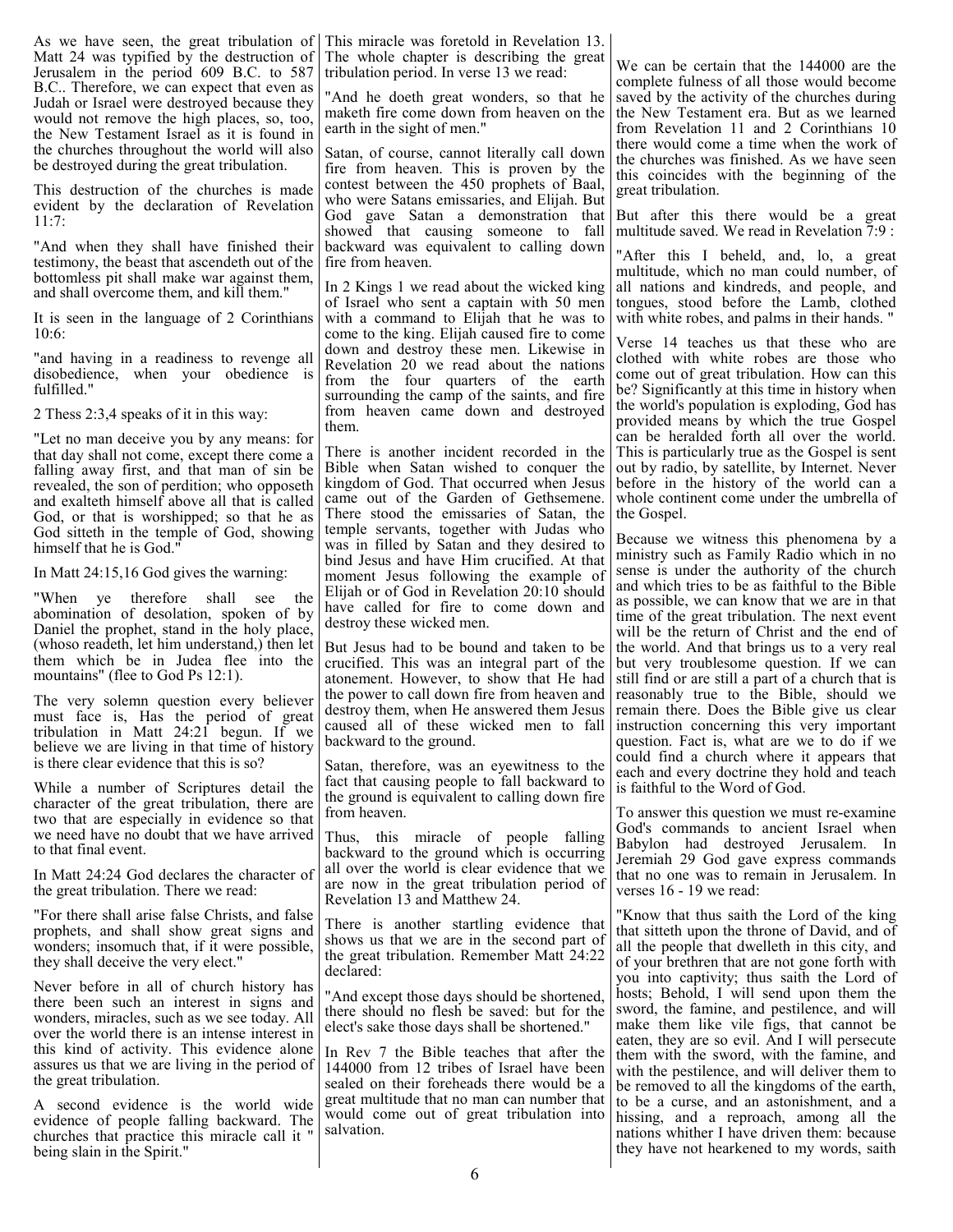| the Lord, which I sent unto them by $my \mid l$ |  |
|-------------------------------------------------|--|
| servants the prophets, rising up early and 2    |  |
| sending them; but ye would not hear, saith  .   |  |
| the Lord."                                      |  |

This passage plainly declares that God's judgment is upon all those who refused to go as captives into Babylon.

Fact is some did remain and their leaders were murdered. Following this the remnant went into Egypt where they were under the judgment of God.

In other words it was God's plan that no one was to remain in Jerusalem. The only way they could come under the blessing of God was to be as captives under the care of Babylon which represents the whole kingdom of Satan. But God would watch over them utilizing Babylon to give them protection. They could receive no help or guidance from Jerusalem:

Significantly God declares in Luke 21:20- 24:

"And when ye shall see Jerusalem compassed with armies, then know that the desolation thereof is nigh. Then let them which are in Judea flee to the mountains; and let them which are in the midst of it depart out; and let not them that are in the countries enter thereinto. For these be the days of vengeance, that all things which are written may be fulfilled."

Please notice that God is not saying that when we experience Jerusalem is surrounded by armies. Rather it is saying that when we see Jerusalem surrounded by armies. Jerusalem or Judea represent all of Testament churches and denominations. When we see, as we do see, Satan's massive attack on churches all over the world we are to depart out.

This is language that identifies with the great tribulation. In this language God is commanding the same thing He commanded Jerusalem in Jeremiah 29. Get out of Jerusalem (the church). No longer are you to be under the spiritual rulership of the church.

This command is given because God is finished with the era of churches being used of God to evangelize.

We are to flee to the mountains even as Lot was told to flee to the mountain when God was ready to bring judgment on Sodom (Gen 19:17 ). The mountain or mountains are a reference of God being our help (Ps 121:1, Ps 125:1).

Significantly, in Revelation 11, where God speaks of the work of the church being finished He speaks of Jerusalem (the churches) as Sodom and Egypt. (Rev 11: 8).

Significantly, too, as He addresses the subject of the great tribulation, He says, "Remember Lot's wife". She refused to flee and ended up under judgment. Those who attempted to remain in Jerusalem in 587 B.C. came under the judgment of God.

Remember we saw this warning in Jeremiah 29: 16-19.

The message should be clear. We must remove ourself from the church.

In the context of "Remember Lot's wife God also declares in Luke 17:31:

"In that day, he which shall be upon the housetop, and his stuff in the house, let him not come down to take it away: and he that is in the field let him likewise not return back."

The housetop is identified with bringing the Gospel . In Luke 12:3 we read:

"Therefore, whatsoever ye have spoken in darkness shall be heard in the light; and that which ye have spoken in the ear in closets shall be proclaimed upon the housetops."

The house identifies with the church. But as judgment comes on the church the true believer is to stay outside the church bringing the Gospel to the world. God speaks to this sad situation in the language of Isaiah 3:6-8:

"When a man shall take hold of his brother of the house of his father, say, Thou hast clothing, be thou our ruler and let this ruin be under thy hand: in that day shall he swear, saying, I will not be a healer; for in my house is neither bread nor clothing: make me not a ruler of the people. For Jerusalem is ruined, and Judah is fallen: because their tongue and their doings are against the Lord, to provoke the eyes of his glory."

Because the church era has come to an end the churches have become dead as the church of Sardis long ago became dead. (Rev 3:1). The churches of today have had their candlestick removed even as the church of Ephesus of Rev. 2 was warned that God would remove their candlestick if they did not return to their first love. The church has ceased to be an institution or divine organism to serve God as His appointed representative on earth.

It is no wonder that it is almost impossible to find a church today that will modify its Confessions to make them more faithful to the Bible. Remember the Bible says that it is God who works in us to will and to do of His good pleasure. Therefore, if a church no longer has a candlestick it means God is not working in that church. The elders and deacons are being guided by their own minds rather than by the Holy Spirit.

In Like 21:5,6 the Bible says:

"And as some spake of the temple, how it was adorned with goodly stones and gifts, He said, as for these things which ye behold, the days will come, in the which there shall not be left one stone upon another, that shall not be thrown down.

These temple buildings represent the churches and congregations God would build throughout the New Testament time.

Those who come into this spiritual temple are gold, silver and precious stones, and wood, hay, stubble, (I Cor 3:12). That is they are both true believers and those who appear to be true believers and actually are not. Thus each congregation is an integral part of that great temple.

But Jesus declares that there will be a time when there will not be left one stone upon another. That is the temple will be totally destroyed. It will no longer exist.

But suppose a congregation believes that it can remove all of the high places. It will endeavor to be as faithful to the Bible as possible.

It then is insisting that it is still a tiny part of the temple that still exists. But Christ said "there will not be left one stone upon another". Thus this congregation is effectively saying they are more holy than God. That congregation should realize that no church can still be a part of the temple. But there is a command that God gives to the post - church believer. It is found in Hebrews 10:25 where God commands:

"not forsaking the assembling of ourselves together, as the manner of some is; but exhorting one another: and so much the more, as ye see the day approaching."

Significantly the Greek word translated "assembling" in this verse is only found in one other place and that is in 2 Thess 2:1 where it is the word "gathering together." But this gathering together consists only of true believers because it is a "gathering together unto Him" as Christ comes on the last day. Thus, it is a word that identifies only with true believers. As the end of the world approaches few true believers are found inside the churches because the era of the church as an institution used of God has come to and end.

True, the Sunday Sabbath is still God's Holy day. It is a day that continues as a day for spiritual activity. But this day no longer focuses on the church as an external institution. Rather it focuses on the eternal body of believers which is also called the eternal church. It is the church over which the gates of Hell cannot prevail ( Matt. 16: 18 ).

Now the big question. What are we to do now that we have this information concerning the church.

If the church age has come to an end, what are the believers to do who are members of churches.

Obedience to the command of Luke 21:20- 24 can be accomplished in various ways. If a person or family is a member of a church they can withdraw their membership and fellowship on sundays with whomever there may be who are of like mind. Such withdrawal may initiate a move by the church to excommunicate. For that individual that is not a trauma because he has become convinced that the church era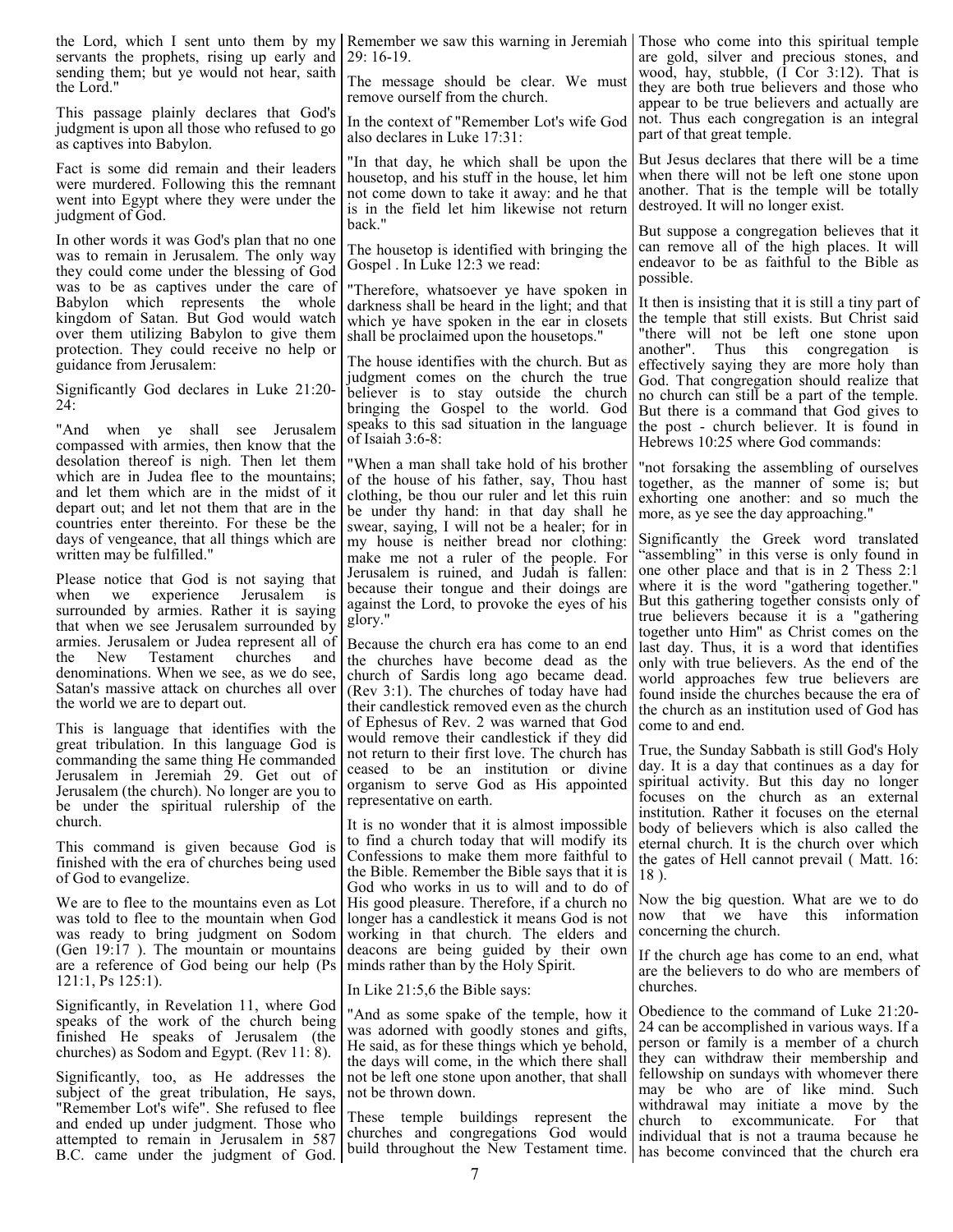has come to an end and the church no longer | learned that the time has now come when we has any divine authority.

If the individual or family are simply attending a church and are not members they can stop attending that church but continue to fellowship outside of the church with individuals of like mind.

If a congregation decides to be obedient to this command they can reorganize their congregation from a church congregation, to become a fellowship of believers. The elders will no longer be elders. The deacons will no longer be deacons. The Pastor will no longer be pastor. In other words no individuals will have spiritual rule over the congregation. Those members of this congregation who disagree with this decision to disband would have to find membership in another congregation.

In any case the decision to withdraw altogether from the church as an institution is a very personal one. No teacher of Family Radio or any one else has the authority to command this. All passages like Jeremiah 29 and Luke 21:20-24 should be looked at carefully and prayerfully and then each one should make his own decision. This is so because now that the church as a corporate institution has no spiritual authority, each person must answer directly to God.

#### ADDENDUM

We have learned that in God's predetermined plan for the world that we have finally come to that time which God calls the time of great tribulation. It is the time when the work of the corporate external church has been finished. It is no longer being used of God to do the work that had been assigned it to do as its principle endeavor. That work is to evangelize the world. For more than nineteen hundred years, even though the churches and congregations have had many imperfection's of doctrinal failures, God has used them as a divine organism, as a God blessed institution to spread the Gospel to every area of the world.

But now the time has come when the era of the church age has come to an end. The time has come for others to complete the task of world evangelization. And simultaneously with the end of the church age God has brought His judgment upon the churches. For more than 1900 years God has tolerated the wrong doctrines even as He tolerated the high places of Old Testament Israel. But now God has loosed Satan and through his deceptions churches all over the world have become apostate, following the desires of men rather than those of God. Satan has been allowed to marshal his forces to surround Jerusalem and destroy it. We have learned that the terms Jerusalem and Judea refer to the corporate external church.

Remember the true believers are instructed in Luke 21:20 to depart out of Jerusalem when this time would come. Thus we have

must leave our churches and congregations even though we are to continue to gather together to fellow ship with other true believers (Hebrews 10:25).

That this command is to be obeyed by every believer is underscored by the language of Luke 21:5,6 where God declares that in the temple there would not be one stone left upon another stone that would not be thrown down. We learned that according to 1 Corinthians 3 the temple is the corporate church that God had been building for more 1900 years.

But the question must be raised; If a church earnestly tries to remove all of its wrong doctrines (its spiritual high places) and if it still has true believers within it, why cannot it continue as a viable God blessed congregation. In answer to this question at least two answers must be carefully considered.

The first answer is that if God declares there is not to be left one stone upon an other. This means that God is declaring that it is His intention that there is not to be any churches left to represent God's kingdom. If a church insists that it is still recognized by God then it is still trying to have a small part in the temple of God. The believers (the stones) in that church are still in place in the temple of God. But that cannot be because God declares there will not be left one stone upon another. This means that God's usage of the churches and congregations has come to an end.

The second answer has to do with the nature and purpose of the church. The primary purpose of the church is to evangelize. Preaching should be such that first of all those who attend the church, including the children, might hear the true Gospel and that God would bless the Word in the lives of those who are the hearers. In this manner a great many who are a part of that church might become saved. Additionally it was to send out missionaries both locally in their cities but also into all the world. As this was faithfully done God's program was to bless these activities so that all of His elect could become saved.

But then we read Amos 8:11:

"Behold, the days come, saith the Lord God, that I will send a famine in the land, not a famine of bread, nor a thirst for water, but of hearing the words of the Lord."

The book of Amos is speaking of the very time in which we are now living. And this verse is very pertinent to this time. God is speaking of a famine that is to come. It is not a famine of bread and water. Spiritually bread identifies with Jesus who is the bread of life. Water has to do with the true Gospel. Thus God is declaring this is not a time when there is a famine of the declaration of the true Gospel. That is, in the churches that exist today there may still be Pastors that faithfully bring the true Gospel to their

congregations. There may still be missionaries sent out by these faithful churches who are still faithfully bringing the Gospel to the lost of the world.

However, it is the next phrase that is so ominous. "a famine of hearing the Word of God." Why is that so ominous. We must remember there are two very important ingredients in God's plan of saving the elect. First of all they must be under the hearing of the Word of God. Faith cometh by hearing and hearing by the Word of God (Romans 8:17).

Secondly God must apply that faithful Word to the hearts of those He plans to save. God opened the heart of Lydia (Acts 16:14). That is, if God is going to save someone He must give that person spiritual ears to hear the Word spoken.

Jesus, for example, as the perfect preacher declared the Gospel for three and a half years. Yet at the end of His ministry there were only 120 believes in Jerusalem and a little more than 500 in Galilee. And many of these were already saved before Christ began to preach. Jesus tells us why this was so. In Matthew 13:13,14:

"Therefore speak I to them in parables: because they seeing see not; and hearing they hear hear not, neither do they understand. And in them is fulfilled the prophecy of Esaias, which saith, by hearing shall hear, and shall not understand; and seeing ye shall not see, and shall not perceive.

For three and a half years there had been the most faithful preaching possible, but God was not applying that Word to the hearts of those who were hearing it. But when Peter preached one sermon at Pentecost there were about 3000 who were saved. Obviously it is not the faithful preaching alone that God uses a means to save people. It also requires that the Holy Spirit must apply that Word to the hearts of those God plans to save.

The Bible approaches this question from a different vantage point in 2 Thess. 2:3-12. There God is speaking of the time when the man of sin will take his seat in the temple of God and will be worshiped as God. The man of sin can only be Satan. He is called a man because he is typified by the king of Babylon. Isa 14 prophecies that the king of Babylon who is also called Lucifer would desire to be like the most High (Isa 14:14). It also declares that he wanted to sit, that is reign, upon the mount of the congregation (Isa 14:13).

This desire of Satan (Lucifer) was fulfilled during the time of the great tribulation even as 2 Thess declares that the man of sin would sit (reign) in the temple of God.)

Returning to 2 Thess 2, we read verse 7 which warns:

"For the mystery of iniquity doth already work: only he who now letteth will let, until he be taken out of the way."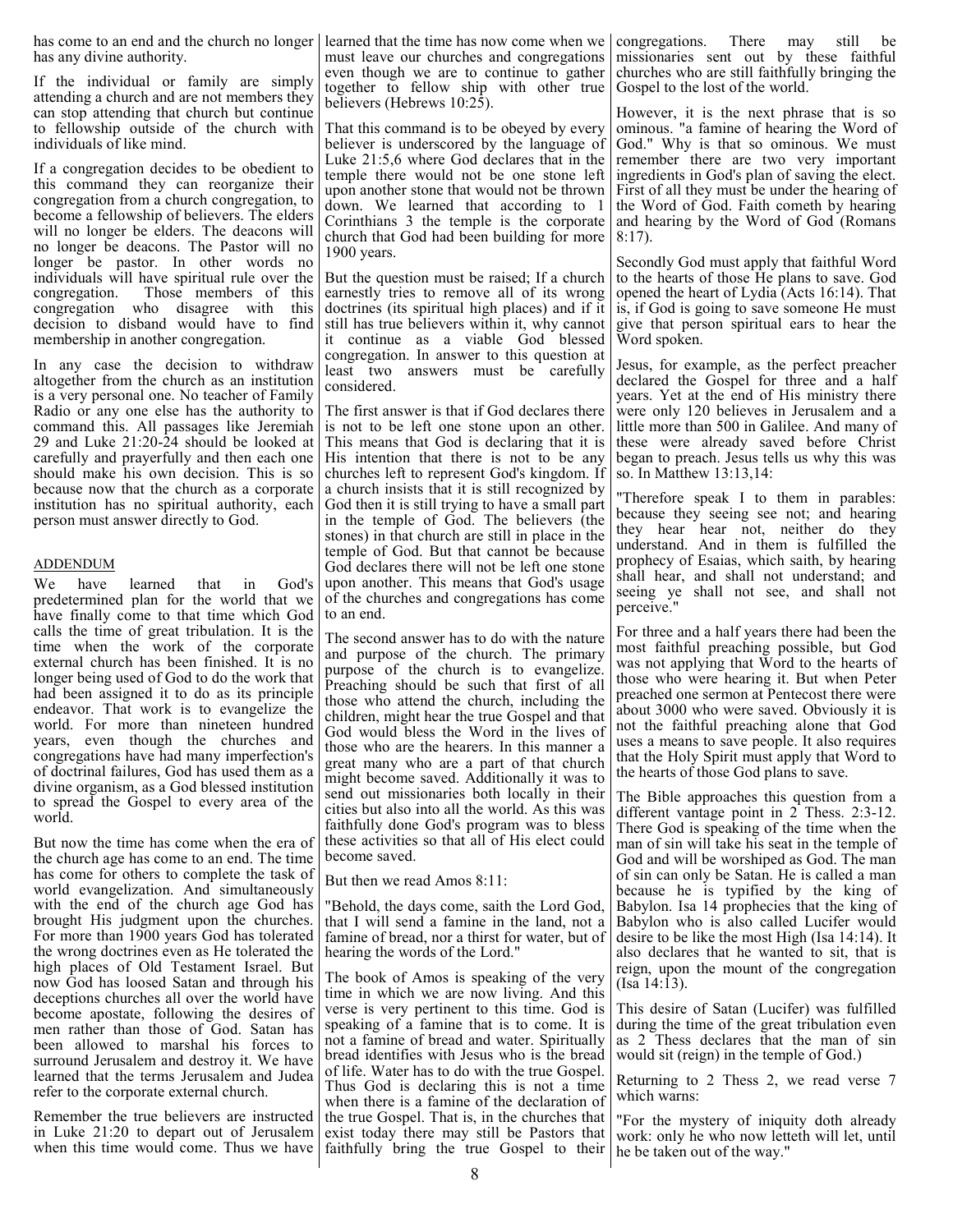The word "letteth" is an old English word that would better be translated "restraineth". The word "way" in the phrase "taken out of the way" is altogether incorrect. It is a Greek word that is found many times in the Bible but never is it translated as "way". It is most commonly translated "midst".

Many Bible scholars have correctly seen that the "he" who now restraineth must be the Holy Spirit. "The mystery of iniquity now worketh" tells us there has always been sin or iniquity in the temple (the New Testament churches). But this mystery of iniquity has been restrained by God binding Satan (Rev 20:2).

However, the time was to come when this restraint who can be none other than the Holy Spirit, would be taken out of the midst. The question is, which midst is the Holy Spirit removed from to allow Satan to rule in the churches and congregations.

Obviously, the only possibility is that the Holy Spirit would be taken from the midst of the temple.

In 1 Corinthians 3 the Bible discusses the building of the temple. Within it are gold, silver and precious stones (the true believers). But also within it are wood, hay, and stubble (those who believed they are saved obviously are not saved).

In 1 Corinthians 3:16 God speaks of the temple being made of many individuals:

"Know ye not that ye are the temple of God, and that the Spirit of God dwelleth in you?"

The word "ye" in this word is plural. That is, the temple consists of many individuals who together are the temple. The verse continues by declaring "the Spirit of God dwelleth in you".

Again, the word "you" is a plural word indicating therefore that the Spirit of God indwells the congregations as they are being used of God to evangelize.

However, 2 Thess 2 indicated there will be a time when the Holy Spirit will be taken out of the midst. We must understand then that the Holy Spirit will be taken out of the temple. That is, He will remove Himself from the congregations and denominations that had become a part of the temple of God.

The presence of the Holy Spirit is to guide the work of the church. More importantly He is to apply the Word of God as it is faithfully preached to the hearts of those whom God has elected to salvation.

However, if the Holy Spirit is no longer working in the church it means no one can become saved as the result of the preaching in that church. This is so, because God is no longer present to apply the Word to the hearts of the unsaved. Effectively the candlestick has been removed. This is so even though there still is plenty of spiritual bread and water. There is still faithful preaching. That is why the believers are

commanded to come out of Judea and Jerusalem.

Now we can understand more plainly verse 19 of Matthew 24 where we read:

" And woe unto them that are with child, and to them that give suck in those days!"

The terrible truth is that children born in that congregation may be under the hearing of good preaching. But if the Holy Spirit is not in the midst of that congregation they will not become saved. That family has a serious problem that can only be remedied by leaving the congregation. We can now understand the sad verses recorded in Lamentations 2:11,12 where we read:

"Mine eyes do fail with tears, my bowels are troubled, my liver is poured upon the earth, for the destruction of the daughter of my people; because the children and the sucklings swoon in the streets of the city. They say to their mothers, Where is corn and wine? when they swooned as the wounded in the streets of the city, when their soul was poured out into their mothers' bosom."

These sorrowful words are part of a lament that the Holy Spirit spoke through Jeremiah as Judah was experiencing the judgment of God following the death of King Josiah in 609 B.C.

"Where is the corn and wine". Corn and wine are words pointing to the Gospel, Jesus is the bread of life. He has provided His blood (the wine) for our salvation. But now there is no corn and wine, no salvation possible. This is because there is a famine of hearing the Word of God. The Holy Spirit is no longer working in the congregations.

The true Gospel may still be faithfully preached. Those who are saved may experience blessings. But what about the infants and the children. If the Holy Spirit is not applying the Word of God by giving these children spiritual ears they will remain spiritually dead. How awful this is. This is a frightening truth that parents must face. If they truly love their children and are praying for their salvation they must consider this problem very seriously.

One can argue; but God will save them if they are elect. True, but God's elective plan is God's business. We are to be obedient to God's commandments. We never want to set up our own rules. We are to be obedient to God's commands. He tells us the Holy Spirit has been taken from the temple and we are to come out of it. Therefore if we have a concern for the salvation of

our children we should want to obey God's command to flee from the temple. Wonderfully it is still the day of salvation; but it is God who sets up the plan through which He will work to save.

Remember we read in Amos 8 that there would come a time of a famine of hearing the Word of God. Thus even though the

Word of God is faithfully preached, if God does not give spiritual ears to the hearers of that Word, they cannot be saved.

This solemn truth bears repeating. There may still exist congregations in which true believers are still hearing faithful preaching by which they are blessed because God previously had opened their spiritual ears to the Word of God. But any children or adults that are not saved cannot be saved if God will not open their spiritual ears. In that church there will be a famine of hearing the Word of God. Likewise the missionary that is sent out by that church will see no true fruit on his labors. No matter how faithful his preaching may be there will be a famine of hearing the Word of God.

Now we can understand why God commands us to depart out of Jerusalem. It is for our own spiritual safety and the spiritual welfare of our children that we are to depart out.

Significantly we learn the same lesson from Acts 28. In that chapter Paul is a picture of all who have been cast out of the churches and congregations. In this chapter as in chapters 22-27 of the book of Acts the churches and congregations are typified by the Jews who do not want to hear the whole counsel of God. There is a New Testament church in Rome at the time Paul is there and its members have full knowledge of Paul. Yet in Acts 28 the church is not mentioned at all. This is so because spiritually God is using that occasion as a portrait of the time of the great tribulation when the church era has ended.

In Acts 28 we read that Paul preached from morning till evening the Word of God. And no preacher had better knowledge of the whole council of God than Paul who was the scribe whom God used to give as so many of the New Testaments books.

Yet with all of this faithful preaching what was the result? While some believed (literally were being convinced) (vs. 24) the Jews who heard him agreed not amongst themselves (vs. 25) and had great reasoning amongst themselves (vs. 29). That is, they did not accept these teachings they were hearing as the Word of God that should be implicitly obeyed. Rather they were testing what they heard by their own human reasoning. That is they were making their own minds the final authority. In other words God had not opened their spiritual ears.

That this is so is indicated by vs. 25-27 which declare:

"And when they agreed not among themselves, they departed, after that Paul had spoken one word, Well spake the Holy Ghost by Esaias the prophet unto our fathers, saying, go unto this people, and say, hearing ye shall hear, and shall not understand; and seeing ye shall see, and not perceive: for the heart of this people is waxed gross, and their eyes have they